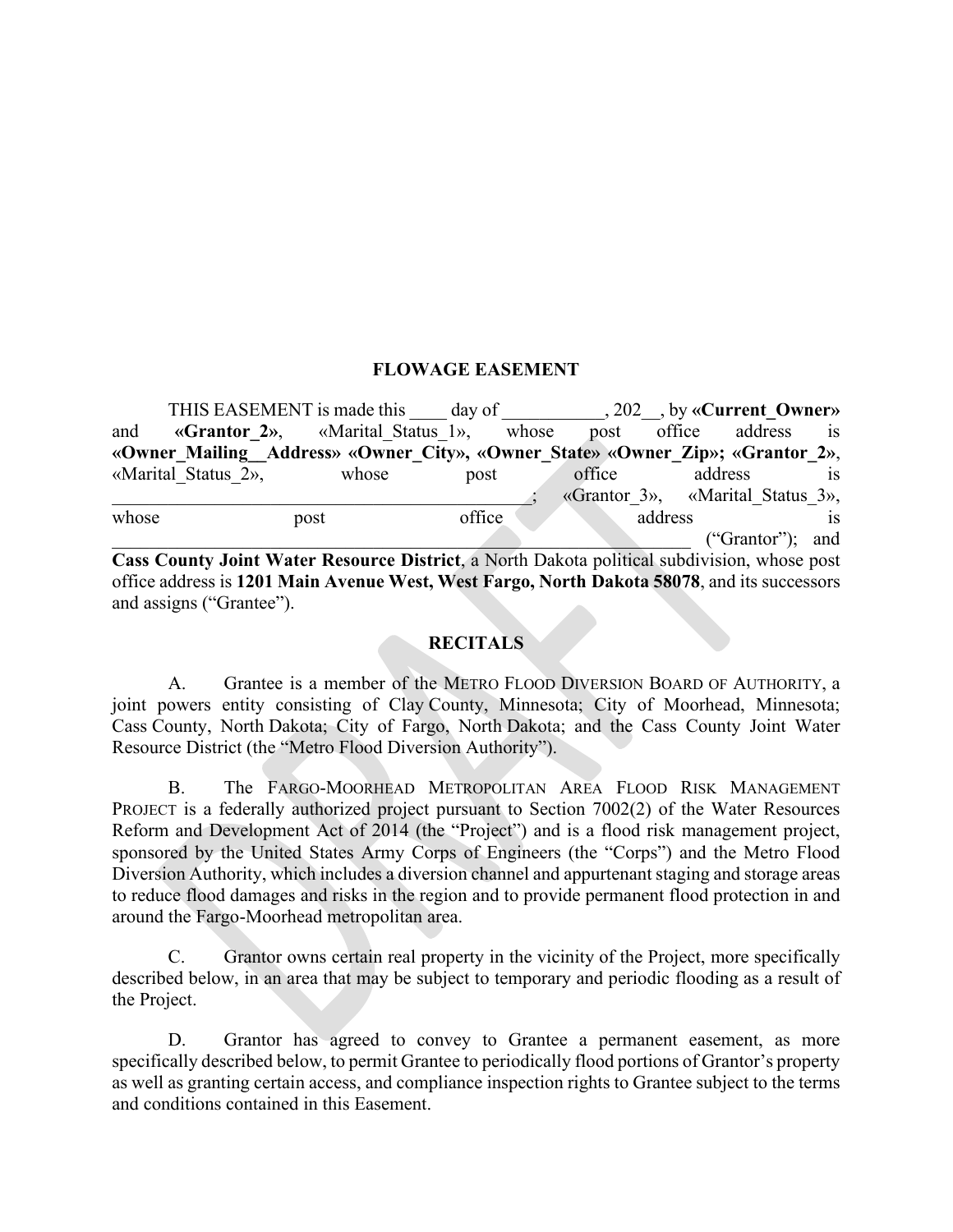In consideration of \$10.00, the mutual covenants contained in this Agreement, and other good and valuable consideration, the receipt and sufficiency of which the parties acknowledge, the parties agree as follows:

### **AGREEMENT**

1. **The Easement Property**. Grantor grants and conveys to Grantee a permanent easement in, on, over, through, and across the following real property in **«Property County», «Property\_State»**:

## **See legal description in Exhibit "A"**

The property described above is the "Easement Property." A true and accurate copy of a Certificate of Survey of the Easement Property including the Mitigation Zones with respect to the Easement Property, is attached hereto as Exhibit "B" (the "Survey").

- A. Under this Easement, Grantor grants to Grantee, its officers, employees, agents, representatives, contractors, and subcontractors the following perpetual right, power, privilege and easement to occasionally overflow, flood, and submerge the Easement Property in connection with the Project as well as actions necessary to enforce compliance with this Easement. Additionally, Grantor hereby grants to Grantee all right, title, and interest in and to the structures and improvements now situated on the Easement Property:
	- i. excepting fencing, drain tile, and drain tile related appurtenances;

NOTE: Paragraphs for Easements in ND outside of Zone 1:

- ii. [Paragraph for Existing Residential Structures within Zone 2] and further excepting any existing residential structures within Mitigation Zone 2, as shown on the Survey, that are on this date and at all times have a lowest opening elevation that is at least one-foot above the one-percent annual chance event water surface elevation, as defined on the Survey, and that are protected using Flood Protection Measures, as defined below, to an elevation at or above the 0.2-percent annual chance event water surface elevation, as defined on the Survey, as follows:
	- a. Flood Protection Measures for residential structures are limited to (1) elevating the structure, (2) a combination of elevating the structure and dry-floodproofing in accordance with FEMA requirements, or (3) use of levees constructed in accordance with applicable federal or state criteria;
- iii. [Paragraph for Existing Non-Residential Structures within Zone 2] and further excepting any existing non-residential structures within Mitigation Zone 2, as shown on the Survey, that are on this date and at all times remain protected using Flood Protection Measures, as defined below, to an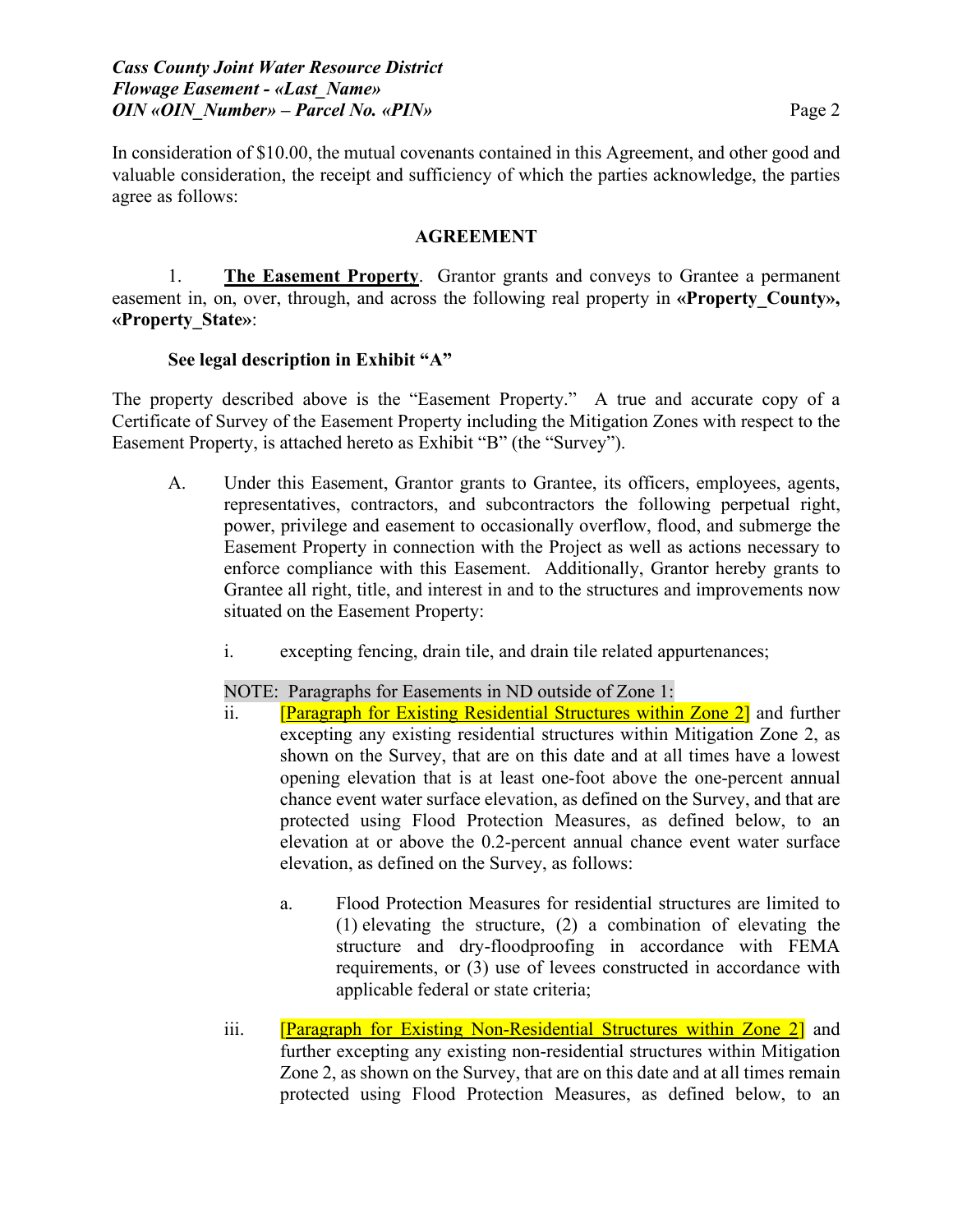elevation at or above the 0.2-percent annual chance event water surface elevation, as defined on the Survey, as follows:

- a. Flood Protection Measures for non-residential structures are limited to (1) elevating the structure, (2) dry or wet flood-proofing in accordance with FEMA requirements, or (3) use of levees constructed in accordance with applicable federal or state criteria (note that levees alone cannot be used to remove the structure from the one-percent annual chance event);
- iv. **[Paragraph for Existing Residential Structures in Zone 3]** and further excepting any existing structures within Mitigation Zone 3, as shown on the Survey, that are on this date and at all times have a lowest opening elevation that is at least one-foot above the one-percent annual chance event water surface elevation, as defined on the Survey;
- v. [Paragraph for Existing Non-Residential Structures within Zone 3] and further excepting any existing non-residential structures within Mitigation Zone 3, as shown on the Survey, that are on this date and at all times remain protected using Flood Protection Measures, as defined below, so that the lowest opening elevation is at least one-foot above the one-percent annual chance event water surface elevation, as defined on the Survey, as follows;
	- a. Flood Protection Measures for non-residential structures are limited to (1) elevating the structure, (2) dry or wet flood-proofing in accordance with FEMA requirements, or (3) use of levees constructed in accordance with applicable federal or state criteria (note that levees alone cannot be used to remove the structure from the one-percent annual chance event);
- vi. **[Paragraph for New Development within Zone 2]** and also excepting any structures on the Easement Property completed after the date of this Easement within Mitigation Zone 2 on the Easement Property, as shown on the Survey, that are and remain elevated at all times so that the lowest opening elevation is at least 2-feet above the one-percent annual chance event water surface elevation, and with a ground elevation 15 feet from any such structure of at least one-foot above the one-percent annual chance event water surface elevation, as defined on the Survey, and protected using Flood Protection Measures, as defined below, to an elevation at least onefoot above the 0.2-percent annual chance event water surface elevation, as defined on the Survey, as follows:
	- a. Flood Protection Measures for residential structures are limited to (1) elevating the structure, (2) a combination of elevating the structure to the above-described lowest opening elevation and dryfloodproofing in accordance with FEMA requirements, or (3) use of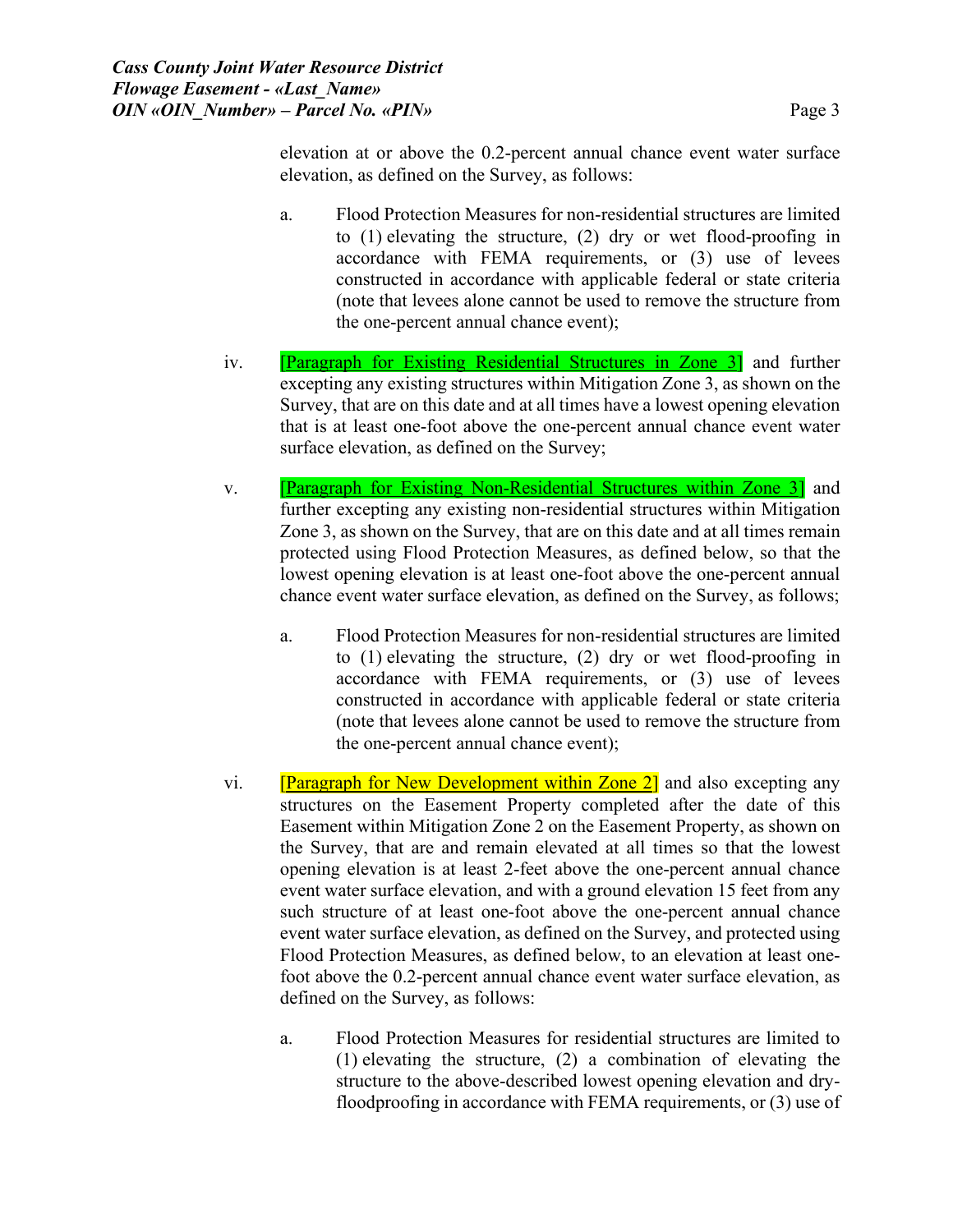levees constructed in accordance with applicable federal or state criteria;

- b. Flood Protection Measures for non-residential structures shall include (1) elevating the structure, (2) dry or wet flood-proofing in accordance with FEMA requirements, or (3) use of levees constructed in accordance with applicable federal or state criteria;
- vii. **Paragraph for New Development in Zone 3** and further excepting any structures on the Easement Property completed after this date within Mitigation Zone 3, as shown on the Survey, that are and at all times remain elevated so that the lowest opening elevation at least 2-feet above the onepercent chance event water surface elevation, and also with a ground elevation 15 feet from any such structure of at least one-foot above the onepercent chance event water surface elevation;
- viii. and that no excavation shall be conducted, and no fill placed on land within Mitigation Zone 1, as shown on the Survey, and the established FEMA floodway without approval by Grantee as to the location and method of excavation and/or placement of fill and verification that the fill will not impact Project operation.
- B. The easement rights in and to the Easement Property are taken subject to existing easements for public roads and highways, public utilities, railroads and pipelines; reserving, however, to the property owners, their heirs and assigns, all such rights and privileges as may be used and enjoyed without interfering with the Project for the purposes authorized by Congress or abridging the rights and easement hereby acquired; provided further that any use of the land shall be subject to Federal and State laws with respect to pollution.
- C. Additionally under this Easement, Grantor grants to Grantee, its officers, employees, agents, representatives, contractors, and subcontractors, and the United States, the following rights related to the Project regarding the Easement Property: ingress and egress in, on, over, across, and through the Easement Property; removing flood-related debris deposited on the Easement Property due to operation of the Project upon Grantor's request; removing structures, obstructions, and any other obstacles from the Easement Property; conducting compliance inspections; conducting environmental assessments, including habitat and fish and wildlife studies and surveys as required by the State of North Dakota; and necessary and reasonable rights of ingress and egress to and from the Easement Property subject to the provisions regarding crop damages in Section 6(B) below. Grantee shall notify Grantor prior to exercising the access provisions associated with this Agreement.

2. **Easement Runs with the Easement Property.** This Easement, and all covenants, terms, conditions, provisions, and undertakings created under this Easement, are permanent and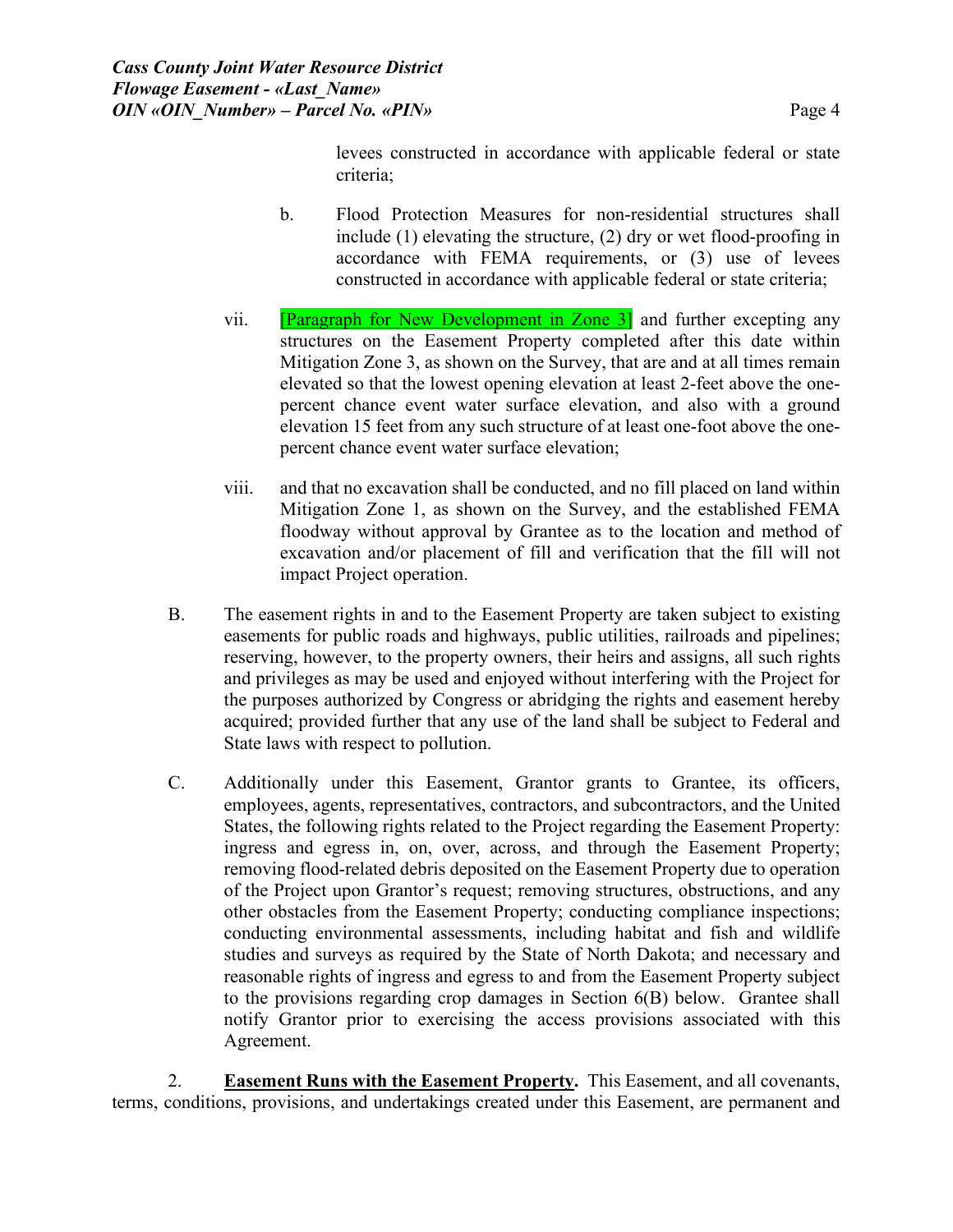perpetual (or the longest period allowed by law, now or at any time in the future), and will run with the Easement Property, and will be binding upon Grantor's heirs, successors, and assigns.

3. **Removal of Unapproved Structures.** Grantor must remove all unapproved structures on the Easement Property on or before this date. Any unapproved structures remaining on the Easement Property after this date, will automatically become Grantee's property, without the need for any bill of sale or any other written instrument or agreement; Grantee may then remove any unapproved structures from the Easement Property, at its sole discretion and at its sole cost. All approved existing structures that need not be removed are shown on attached Exhibit "C."

4. **Grantor Covenants.** Grantor warrants that Grantor is the fee simple owner of the Easement Property; that Grantor has the right to execute this Easement and to make the promises, covenants, and representations contained in this Easement; that this Easement does not violate any mortgage or other interest held by any third party regarding the Easement Property, or any portion of the Easement Property; that there are no outstanding unpaid bills incurred for labor, materials, or services regarding the Easement Property, or any portion of the Easement Property; and that there are no recorded or unrecorded liens, security interests, or any outstanding, pending, or threatened suits, judgments, executions, bankruptcies, or other proceedings pending or of record that would in any manner impact title to the Easement Property, or any portion of the Easement Property. Grantor will release, hold harmless, defend, and indemnify Grantee and its officers, agents, representatives, employees, and contractors from and against any and all claims, damages, injuries, or costs arising out of or in any way related to any title defects regarding the Easement Property.

5. **Taxes.** Grantor is solely responsible for all taxes and special assessments or assessments for special improvements due, levied, or assessed regarding the Easement Property for all past, present, and future years. Grantee will not be responsible for payment of any real estate taxes or special assessments regarding the Easement Property.

# 6. **Use of the Easement Property**.

A. **Grantor's Use**. Subject to the provisions of this Easement, Grantor has the right and privilege to use the Easement Property at any time, in any manner, and for production of growing crops, pasture, and other farm/agricultural-related activities and hunting, including the right to post the Easement Property at Grantor's sole discretion to restrict public hunting rights. Notwithstanding the foregoing or any provision of this Easement to the contrary, the parties expressly agree, the construction, operation, and/or maintenance of any concentrated animal feeding operation, confined animal feeding operation, or feedlot (collectively "CAFO"), as defined under applicable local, State and/or Federal laws, rules, and regulations, is prohibited in and upon the Easement Property. Grantor will promptly cease any activities and remove any structures or obstructions that interfere with Grantee's use of the Easement Property, Grantee's rights and privileges under this Easement, or with the Project, when directed by Grantee. Grantor understands and recognizes any use of the Easement Property is at Grantor's sole risk, and with the exception of payments Grantor or Grantor's tenant (if applicable) may be eligible for under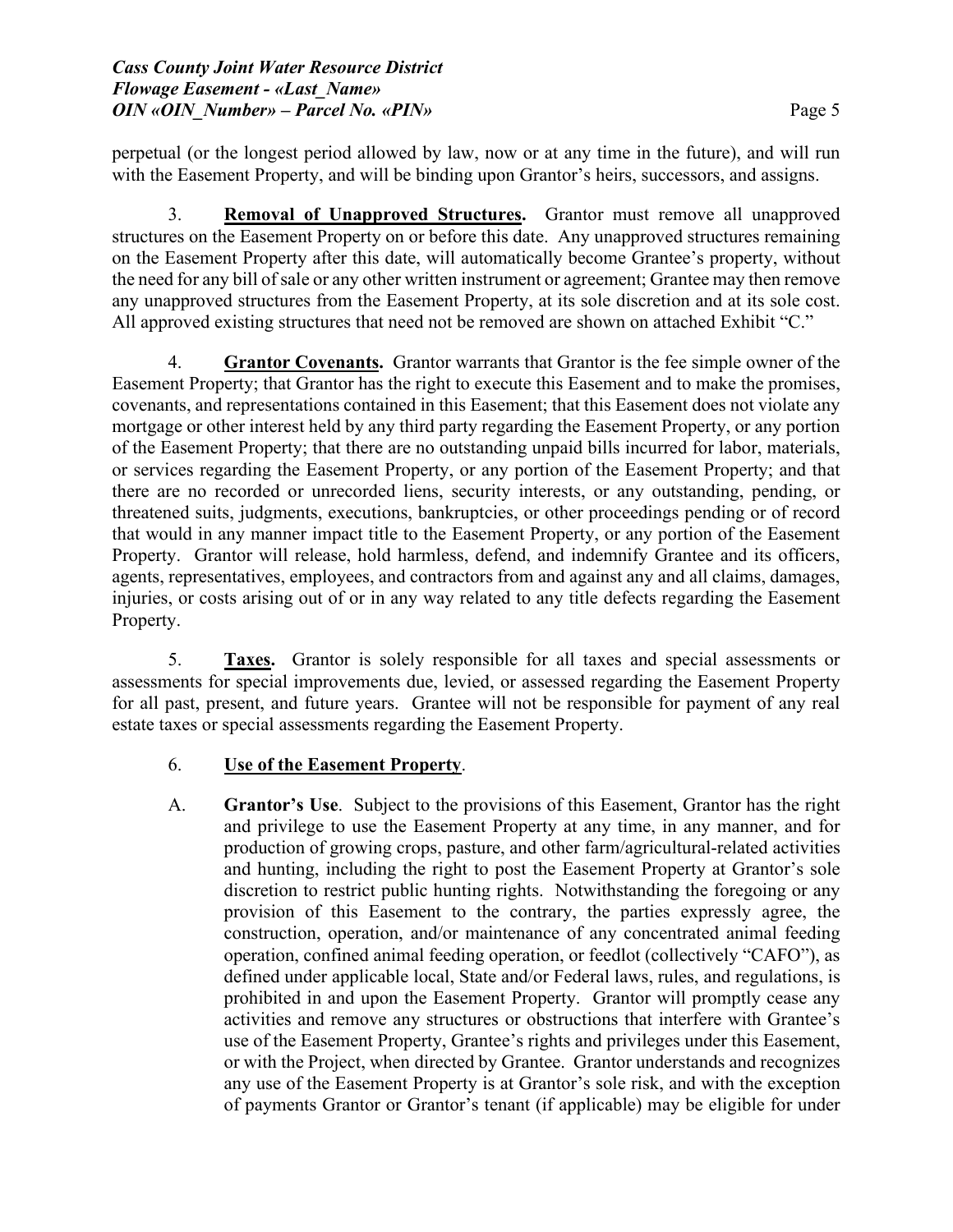the Growing Season Supplemental Crop Loss Program or the Prevent Plant Crop Insurance Program established and implemented by the Metro Flood Diversion Authority, that Grantee is not responsible for any damages to growing crops or for interference with any other of Grantor's uses of the Easement Property as a result of any inundation or any of Grantee's other rights and privileges regarding the Easement Property. The parties further agree that with respect to any portion of the Easement Property not currently certified for agricultural production in the certified organic marketplace as of the date of this Easement, neither the Growing Season Supplemental Crop Loss Program nor the Prevent Plant Crop Insurance Program established and implemented by the Metro Flood Diversion Authority, shall provide coverage for lost organic certification of all or any portion of the Easement Property or loss in premium payments of certified organic agricultural products over similar conventionally produced agricultural products, as a result of any inundation or any of Grantee's other rights and privileges regarding the Easement Property.

B. **Grantee's Entry.** If Grantee enters upon the Easement Property for purposes of conducting compliance inspections or removal of flood related debris deposited on the Easement Property permitted under this Agreement, following the conclusion of any such activities, Grantee will return the Easement Property as nearly as practicable to its previous condition, taking into consideration the nature of the work being performed; for example, Grantee will remove any dirt piles or equipment from the Easement Property that might unreasonably interfere with Grantor's permitted uses of the Easement Property. Grantee's ingress and egress rights to the Easement Property will be by the least intrusive means reasonable. Additionally, Grantee will reimburse Grantor for reasonable crop damages resulting from Grantee's physical entrance upon the Easement Property for purposes of conducting such activities. Such reasonable crop damages shall be calculated based on the area disturbed, actual production history, Grantor's yields the year of the damages, and current crop prices at the time of the crop damages. The crop damage payments under this Section 6(B) shall not be duplicative of the payments described in Section 6(A) above. For purposes of illustration, if Grantee enters onto the Easement Property to conduct a survey on June 1 and damages a portion of the crop growing on the Easement Property, and subsequently on July 15 a major rain event necessitates operation of the Project inundating and damaging the crop growing on the entire Easement Property, the payments Grantor would be eligible for under the Growing Season Supplemental Crop Loss Program described above, would be reduced by the amount Grantor receives as payment for crop damages caused by the survey.

7. **Encumbrances.** Subject to the provisions below regarding the leasing or mortgaging of the Easement Property, Grantor will not encumber the Easement Property or any portion of the Easement Property or enroll the Easement Property or any portion of the Easement Property in any farm or other federal program that would be contrary to, or would in any way disrupt or interfere with, Grantee's use of the Easement Property, Grantee's rights and privileges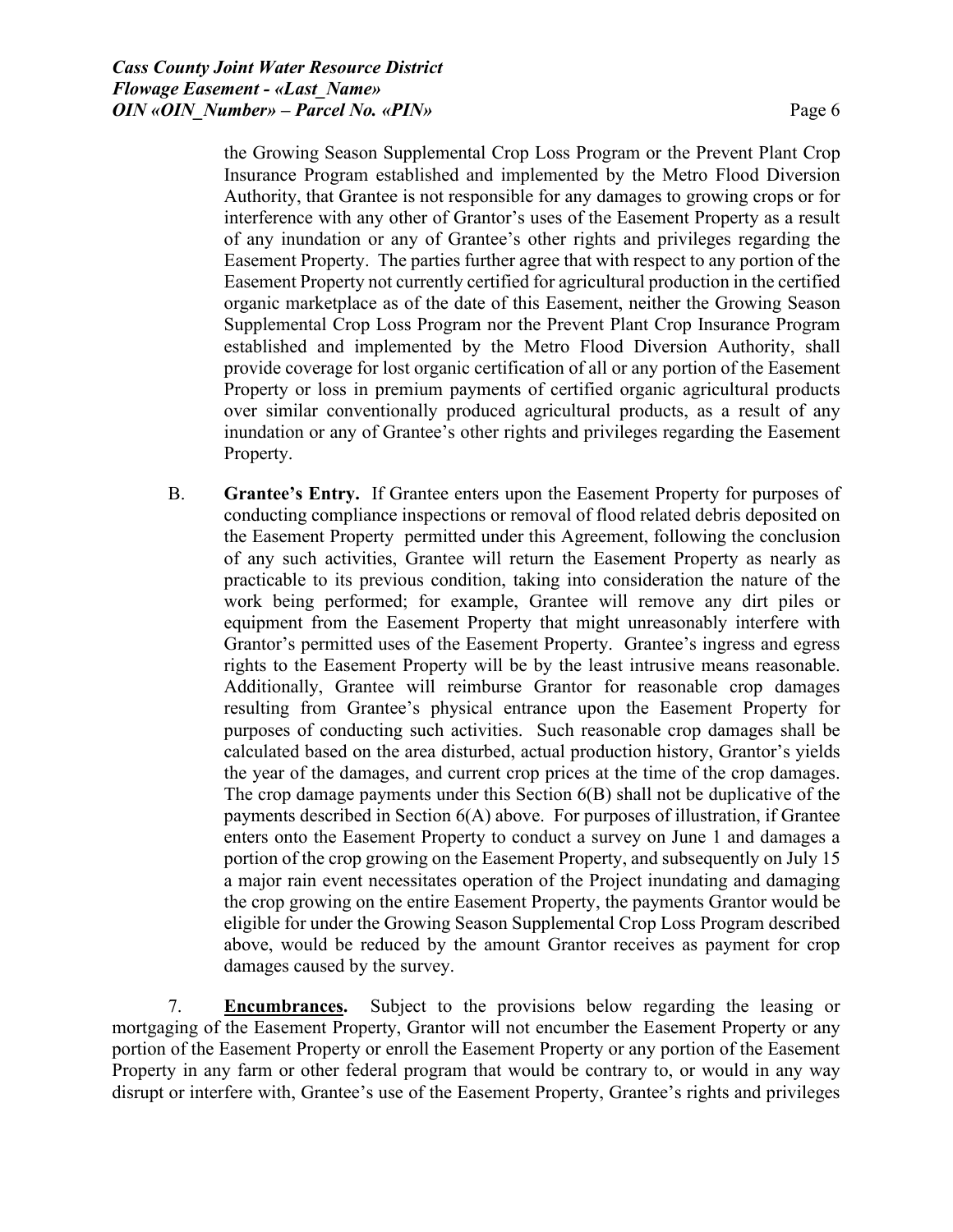under this Easement, or with the Project without first obtaining Grantee's consent. However, Grantor may rent or lease the Easement Property, at Grantor's sole discretion without first obtaining Grantee's consent. If Grantor rents or leases the Easement Property, any lessee's rights and uses are subject to this Easement, including the use restrictions described above; Grantor will be fully responsible to Grantee for Grantor's obligations under this Easement, including for any violations by any lessee. Additionally, Grantor may mortgage the Easement Property, at Grantor's sole discretion without first obtaining Grantee's consent so long as any mortgage is subordinate to this Easement.

8. **Waiver of Warranties.** Except as set forth in this Easement, the parties specifically agree neither Grantee nor any of its agents or representatives have made any representations or warranties in any way regarding the Project; Grantor's ability to use the Easement Property following construction of Project; the potential frequency of inundation of the Easement Property; Grantor's ability to enroll the Easement Property in any federal program; or Grantor's ability to obtain any farm insurance regarding the Easement Property other than the Growing Season Supplemental Crop Loss Program or the Prevent Plant Crop Insurance Program which Grantor may be eligible for as set forth is Section  $6(A)$  above.

9. **Maintenance.** Grantee's easement rights include the right, at its discretion and if necessary for purposes of proper operation and maintenance of the Project, to remove trees, underbrush, obstructions, and any other vegetation, structures, or obstacles from the Easement Property. However, Grantor is solely responsible, at Grantor's sole expense and discretion, for maintaining the Easement Property, including grass cutting and weed control. Neither Grantor nor Grantee will store, cause, or permit any spillage, leakage, or discharge of fertilizers, herbicides, fungicides, and pesticides on the Easement Property (in excess of normal applications for farming purposes). Further, in no event will either party cause or permit any spillage, leakage, or discharge of any hazardous substance onto the Easement Property including, but not limited to, spillage of petroleum products or vehicle fuels, gasoline, kerosene, or other products used for the purpose of generating power, lubrication, illumination, heating, or cleaning. If either party causes or permits any spillage, leakage, or discharge of any such hazardous substance onto the Easement Property, that party shall be solely responsible for any damages arising out of such spillage, leakage, or discharge of any such hazardous substance onto the Easement Property to the extent required by law.

10. **Alternative Dispute Resolution Board.** The Metro Flood Diversion Authority has created an Alternative Dispute Resolution Board to provide property owners an informal, administrative forum to bring claims related to Project operation for damages occurring outside the scope of the terms, conditions, obligations, and rights provided for under this Easement. Without limiting the easement rights granted herein, the parties agree that by executing this Easement, Grantor is not waiving claims for actual damages due to flooding caused by operation of the Project to any other real property owned by Grantor, and any improvements thereon. However, in the event of such damages, the parties agree to attempt in good faith to resolve such damages though the Alternative Dispute Resolution Board, as provided in the Project Property Rights Acquisition and Mitigation Plan, prior to commencing litigation with respect to such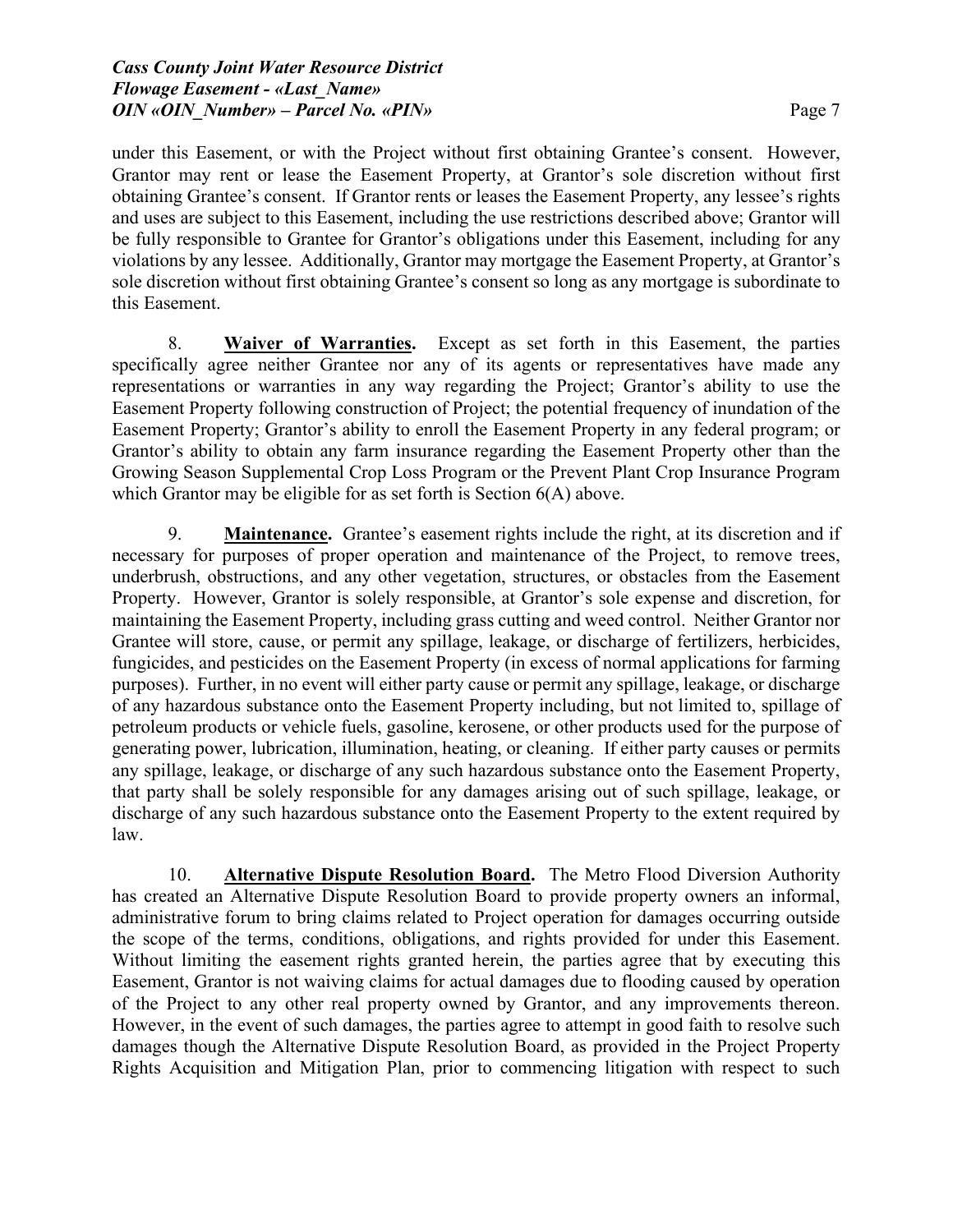damages. A copy of the Project Property Rights Acquisition and Mitigation Plan is available from Grantee. Nothing herein shall prevent Grantor from bringing such claims in District Court.

11. **Forbearance or Waiver.** The failure or delay of Grantee to insist on the timely performance of any of the terms of this Easement, or the waiver of any particular breach of any of the terms of this Easement, at any time, will not be construed as a continuing waiver of those terms or any subsequent breach, and all terms will continue and remain in full force and effect as if no forbearance or waiver had occurred.

12. **Governing Law**. This Agreement will be construed and enforced in accordance with North Dakota law. The parties agree any litigation arising out of this Agreement will be venued in State District Court in «Property\_County», North Dakota, and the parties waive any objection to venue or personal jurisdiction.

13. **Severability**. If any court of competent jurisdiction finds any provision or part of this Easement is invalid, illegal, or unenforceable, that portion will be deemed severed from this Easement, and all remaining terms and provisions of this Easement will remain binding and enforceable.

14. **Entire Agreement**. This Easement constitutes the entire agreement between the parties regarding the matters described in this Easement, and this Easement supersedes all other previous oral or written agreements between the parties.

15. **Modifications**. Any modifications or amendments of this Easement must be in writing and signed by Grantor and Grantee and must be recorded with the «Property County» County Recorder's office.

16. **Representation**. The parties, having been represented by counsel or having waived the right to counsel, have carefully read and understand the contents of this Easement, and agree they have not been influenced by any representations or statements made by any other parties.

17. **Headings**. Headings in this Easement are for convenience only and will not be used to interpret or construe its provisions.

(Signatures appear on the following pages.)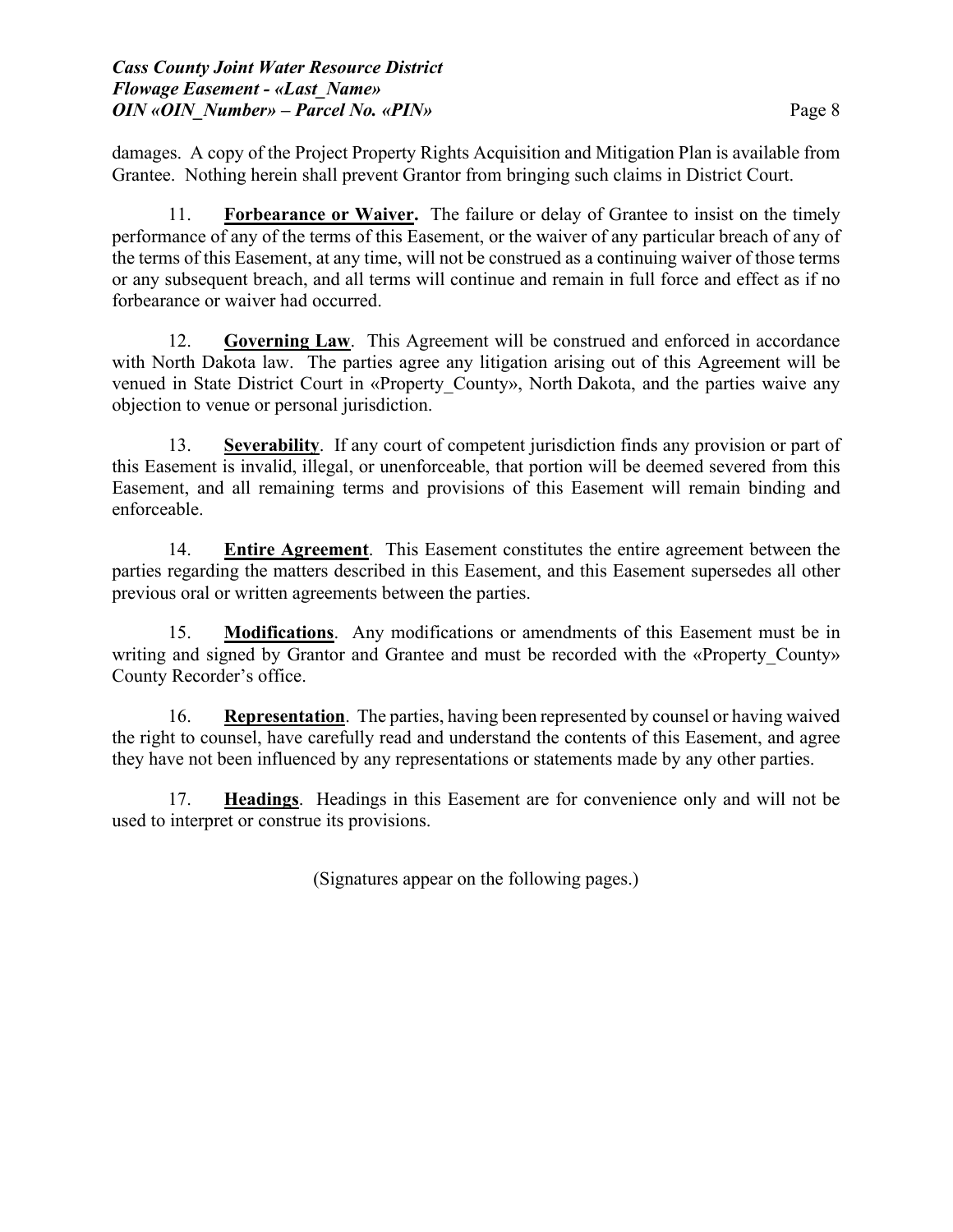IN WITNESS WHEREOF, Grantor executed this Easement on the date written above.

### **GRANTOR:**

«Current\_Owner»

 $\mathcal{L}_\mathcal{L}$ 

«Grantor\_2»

| <b>STATE OF</b> |     |
|-----------------|-----|
|                 | SS. |
| COUNTY OF       |     |

On this \_\_\_\_ day of \_\_\_\_\_\_\_\_\_\_\_\_, 202\_\_, before me, a Notary Public, in and for said County and State, personally appeared «Current Owner» and «Grantor 2», «Marital Status 1», known to me to be the persons described in and who executed the within and foregoing instrument, and acknowledged to me that they executed the same.

> Notary Public, State of \_\_\_\_\_\_\_\_\_\_\_\_\_\_\_\_ My Commission Expires:

 $\mathcal{L}_\text{max}$  and  $\mathcal{L}_\text{max}$  and  $\mathcal{L}_\text{max}$  and  $\mathcal{L}_\text{max}$ 

(SEAL)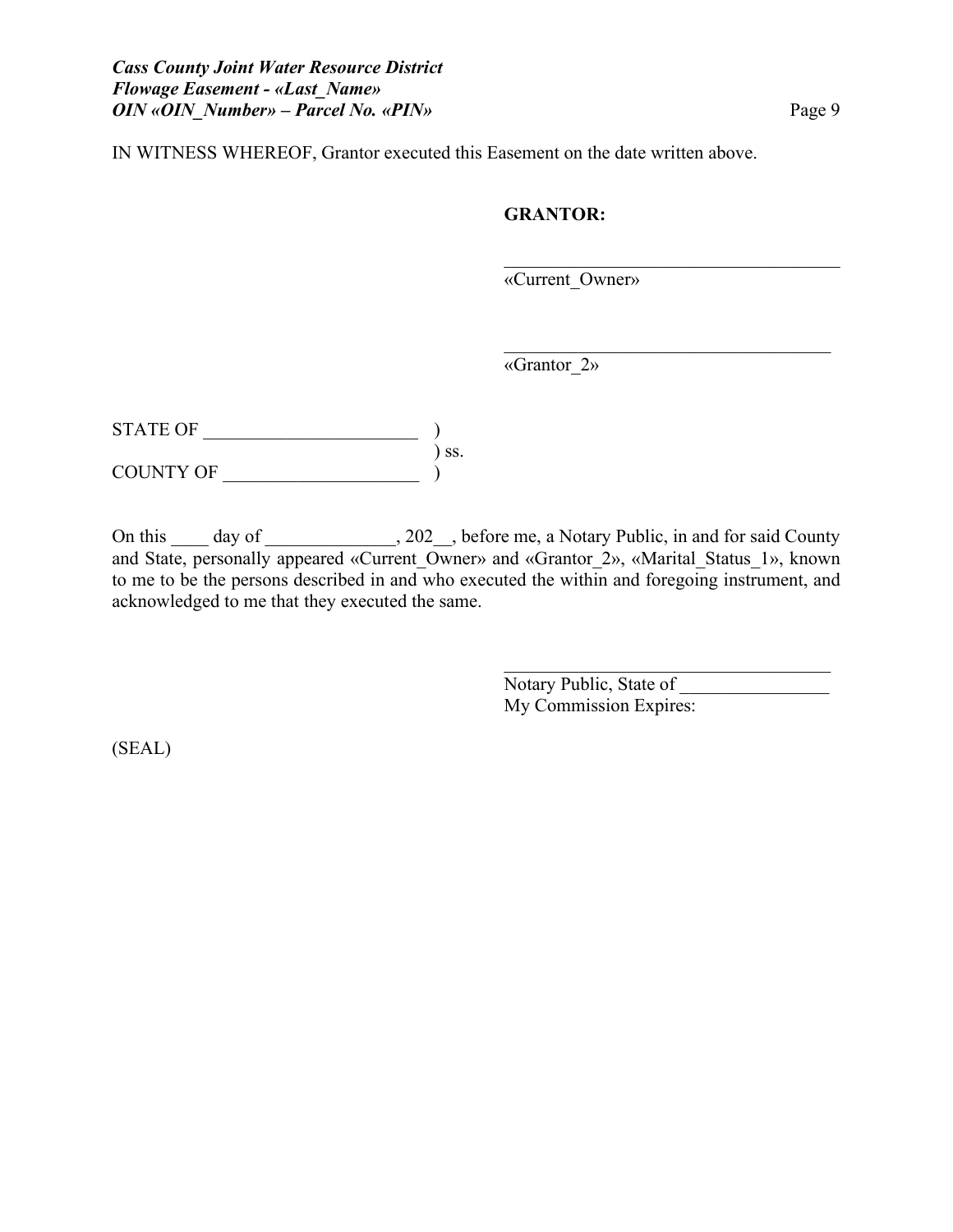#### **GRANTOR:**

«Grantor\_2»

 $\begin{CD} \begin{bmatrix} \text{STATE OF} \end{bmatrix} \end{CD}$ ) ss. COUNTY OF \_\_\_\_\_\_\_\_\_\_\_\_\_\_\_\_\_\_\_\_\_ )

On this day of 3.202, before me, a Notary Public, in and for said County and State, personally appeared «Current Owner» «Grantor 2», «Marital Status 2», known to me to be the person(s) described in and who executed the within and foregoing instrument, and acknowledged to me that he/she executed the same.

> Notary Public, State of \_\_\_\_\_\_\_\_\_\_\_\_\_\_\_\_ My Commission Expires:

 $\mathcal{L}_\mathcal{L}$  , where  $\mathcal{L}_\mathcal{L}$  , we have the set of the set of the set of the set of the set of the set of the set of the set of the set of the set of the set of the set of the set of the set of the set of the set

 $\mathcal{L}_\mathcal{L}$ 

(SEAL)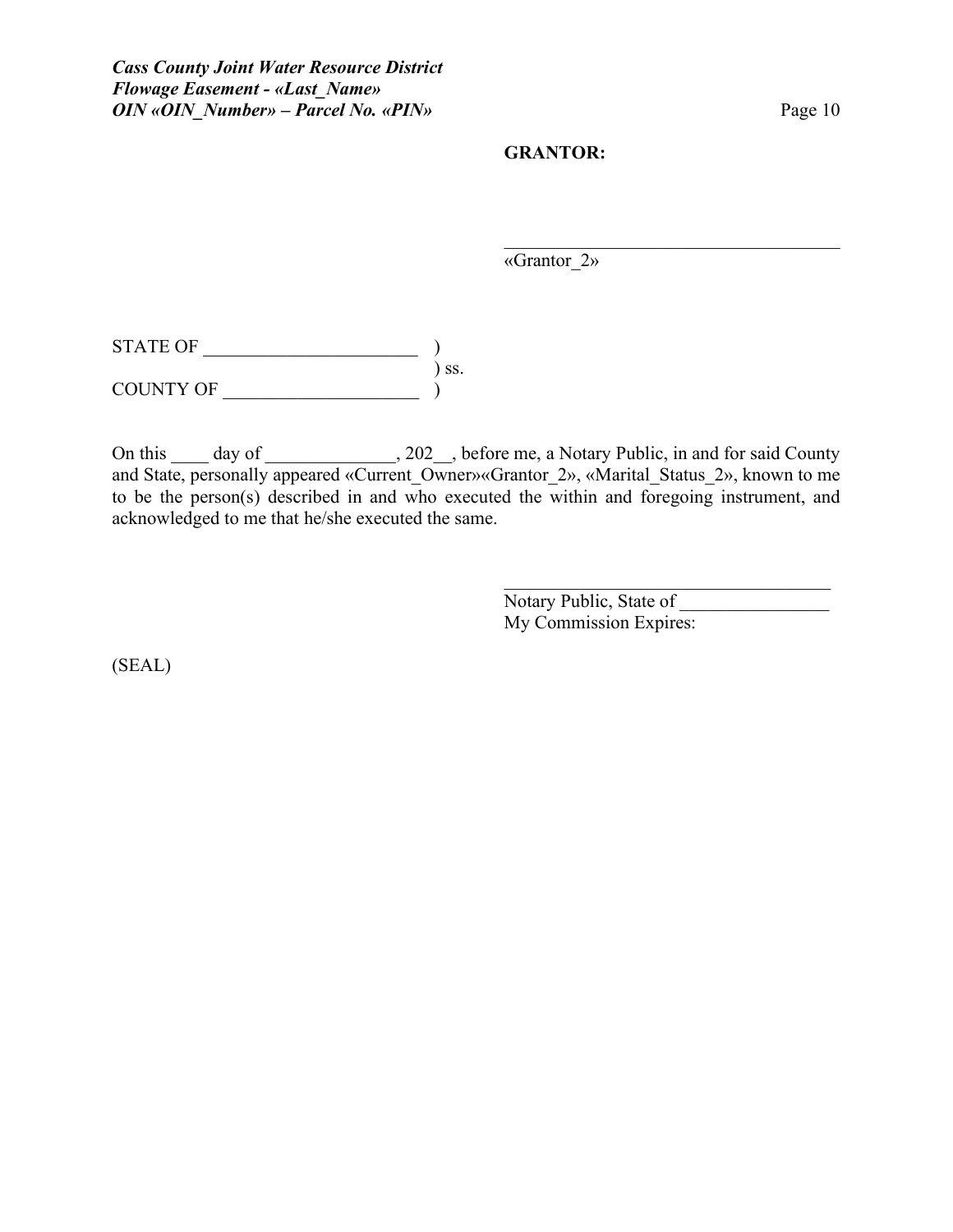#### **GRANTOR:**

«Grantor\_3»

 $\mathcal{L}_\mathcal{L}$ 

 $\begin{CD} \begin{bmatrix} \text{STATE OF} \end{bmatrix} \end{CD}$ ) ss.  $\begin{array}{cccc}\n\text{COUNTY OF} & & & & \text{)}\n\end{array}$ 

On this \_\_\_\_ day of \_\_\_\_\_\_\_\_\_\_\_\_, 202\_\_, before me, a Notary Public, in and for said County and State, personally appeared «Current\_Owner»«Grantor\_3», «Marital\_Status\_3», known to me to be the person(s) described in and who executed the within and foregoing instrument, and acknowledged to me that he/she executed the same.

> Notary Public, State of My Commission Expires:

(SEAL)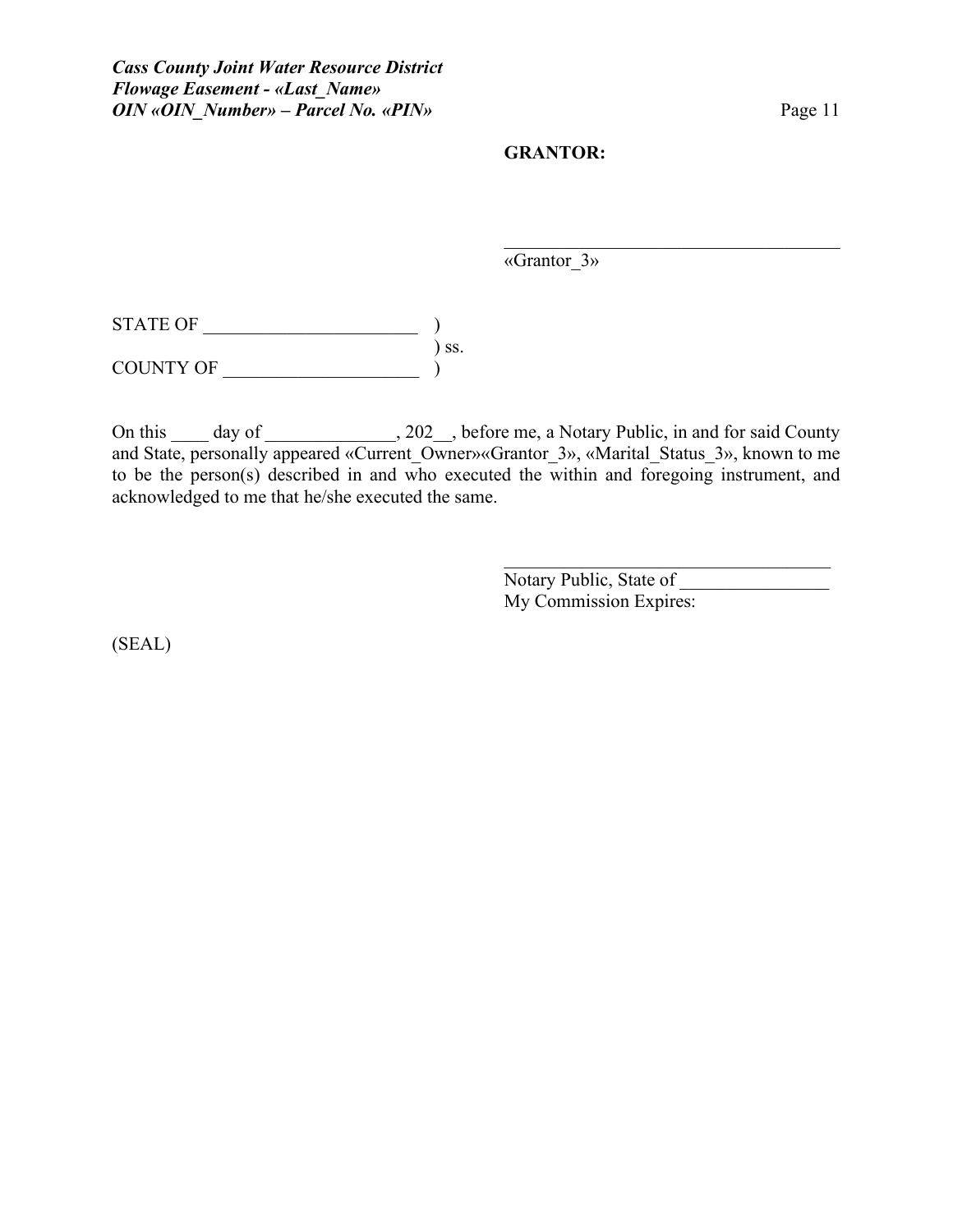#### **GRANTEE:**

## CASS COUNTY JOINT WATER RESOURCE DISTRICT

By: \_\_\_\_\_\_\_\_\_\_\_\_\_\_\_\_\_\_\_\_\_\_\_\_\_\_\_\_\_\_

Dan Jacobson, Chair

ATTEST:

Carol Harbeke Lewis Secretary-Treasurer

STATE OF NORTH DAKOTA (1)

 $\mathcal{L}_\text{max}$  , where  $\mathcal{L}_\text{max}$  and  $\mathcal{L}_\text{max}$ 

COUNTY OF CASS )

On this day of 202, before me, a Notary Public, in and for said County and State, personally appeared Dan Jacobson and Carol Harbeke Lewis, known to me to be the Chairman and Secretary-Treasurer, respectively, of the Cass County Joint Water Resource District and who executed the within and foregoing instrument, and acknowledged to me that they executed the same on behalf of the Cass County Joint Water Resource District.

) ss.

Notary Public, Cass County, North Dakota My Commission Expires:

(SEAL)

The legal description contained in this document was prepared by:

**[Insert Info of Surveyor]**

F:\Water\CCJT\Basin Project 2009\Flowage Easements - ND\Templates\Flowage Easement Template - ND.docx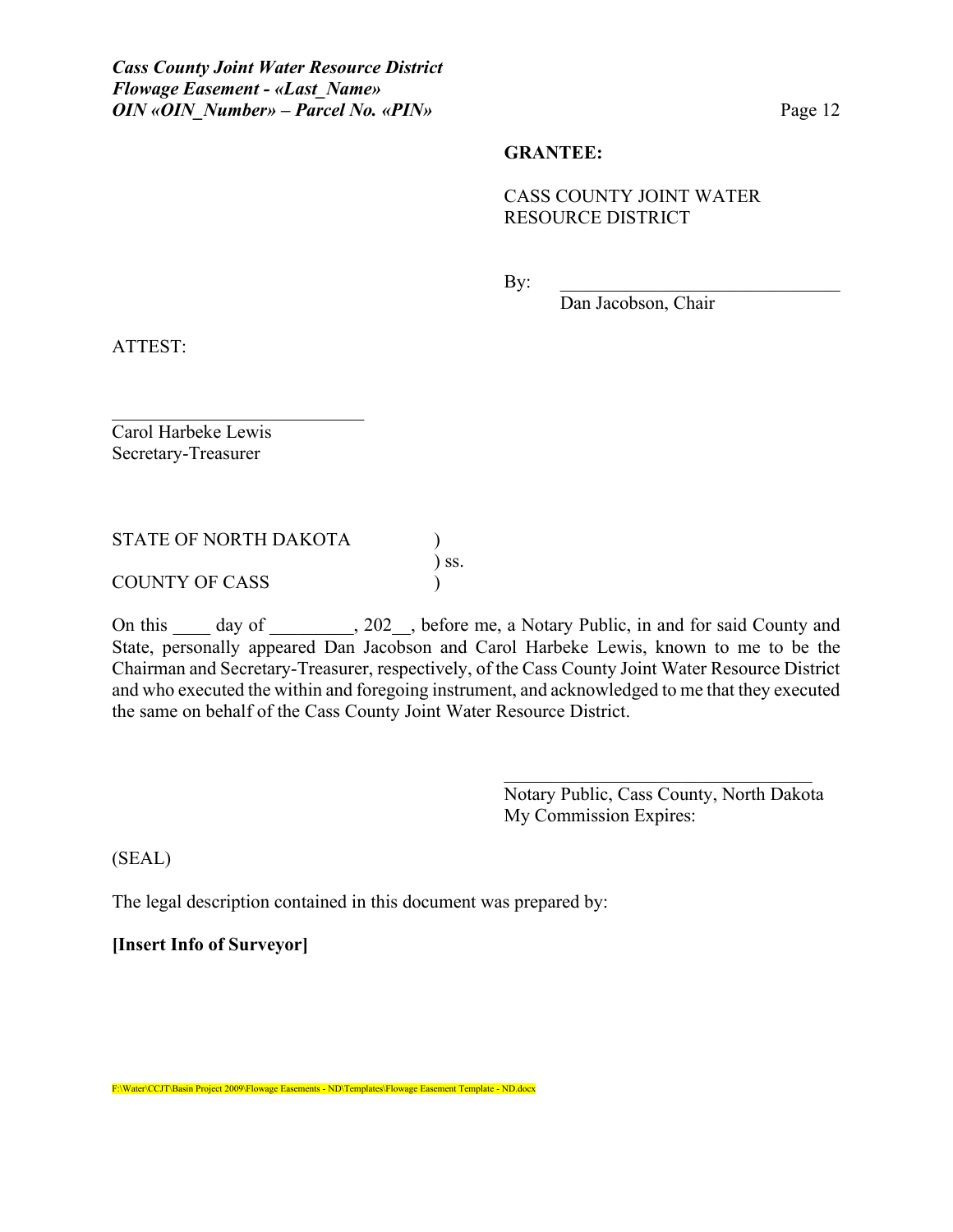# **EXHIBIT "A"**

# **(LEGAL DESCRIPTION OF PROPERTY)**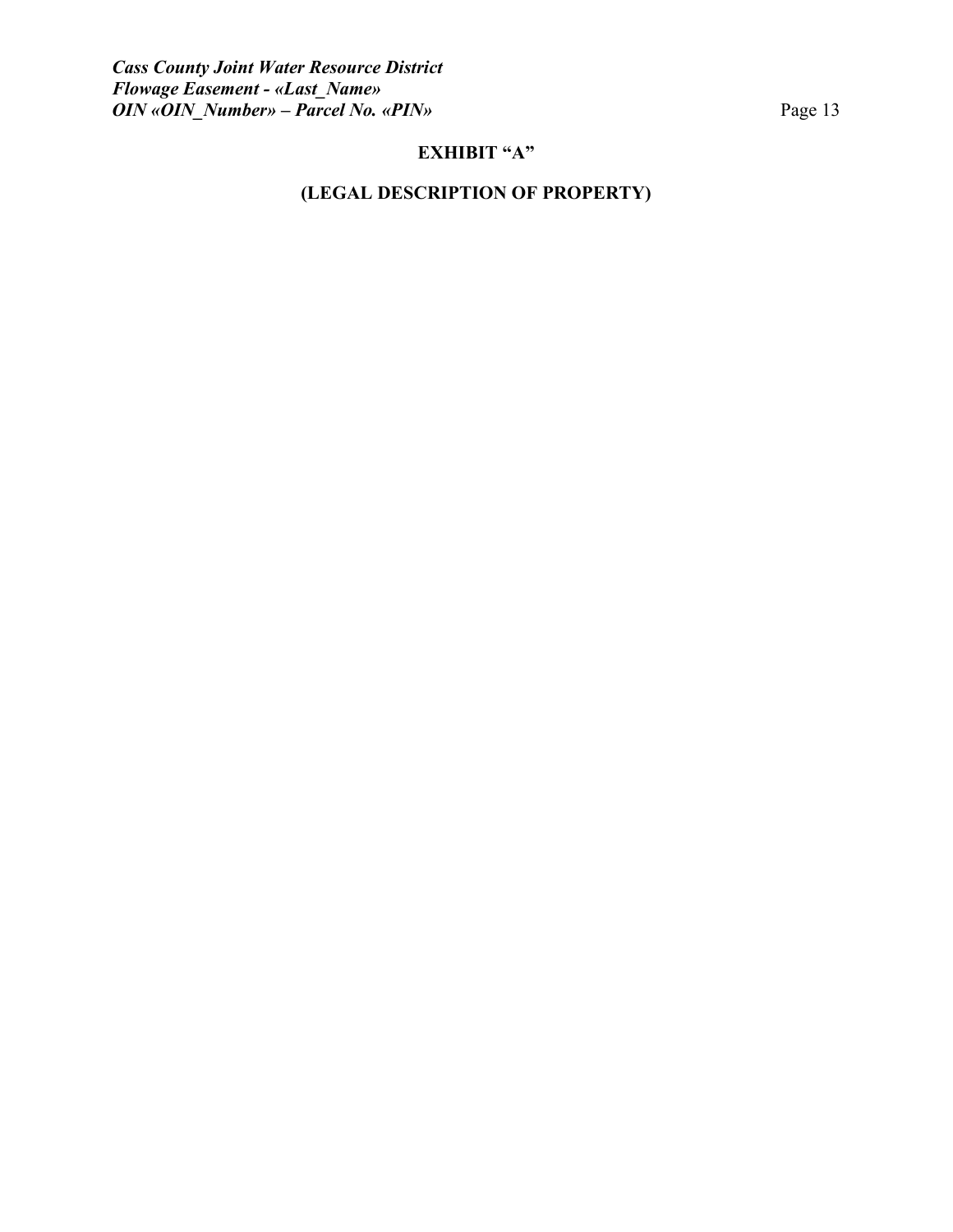«Legal\_Description »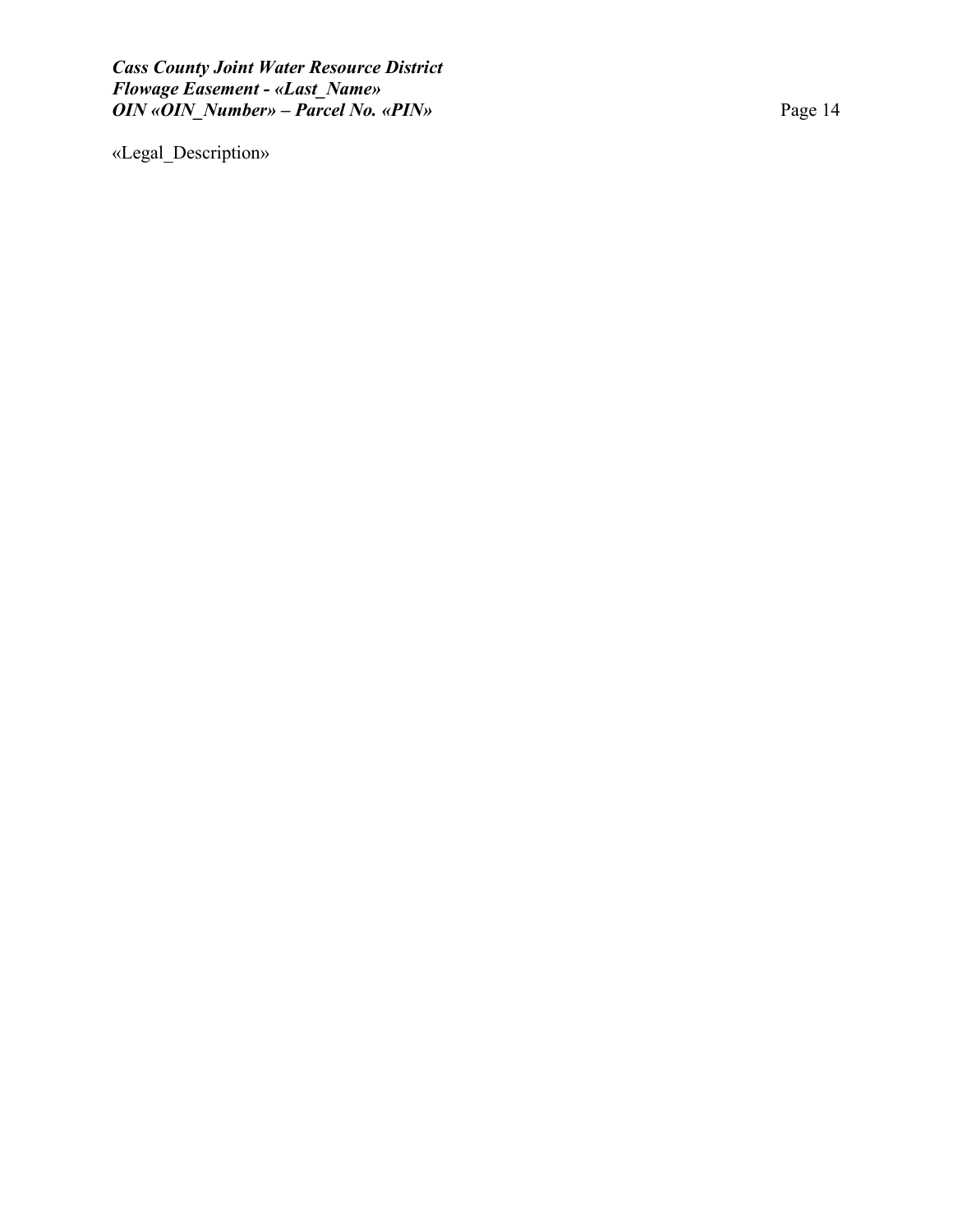# **EXHIBIT "B"**

# **(COPY OF CERTIFICATE OF SURVEY OF THE EASEMENT PROPERTY)**